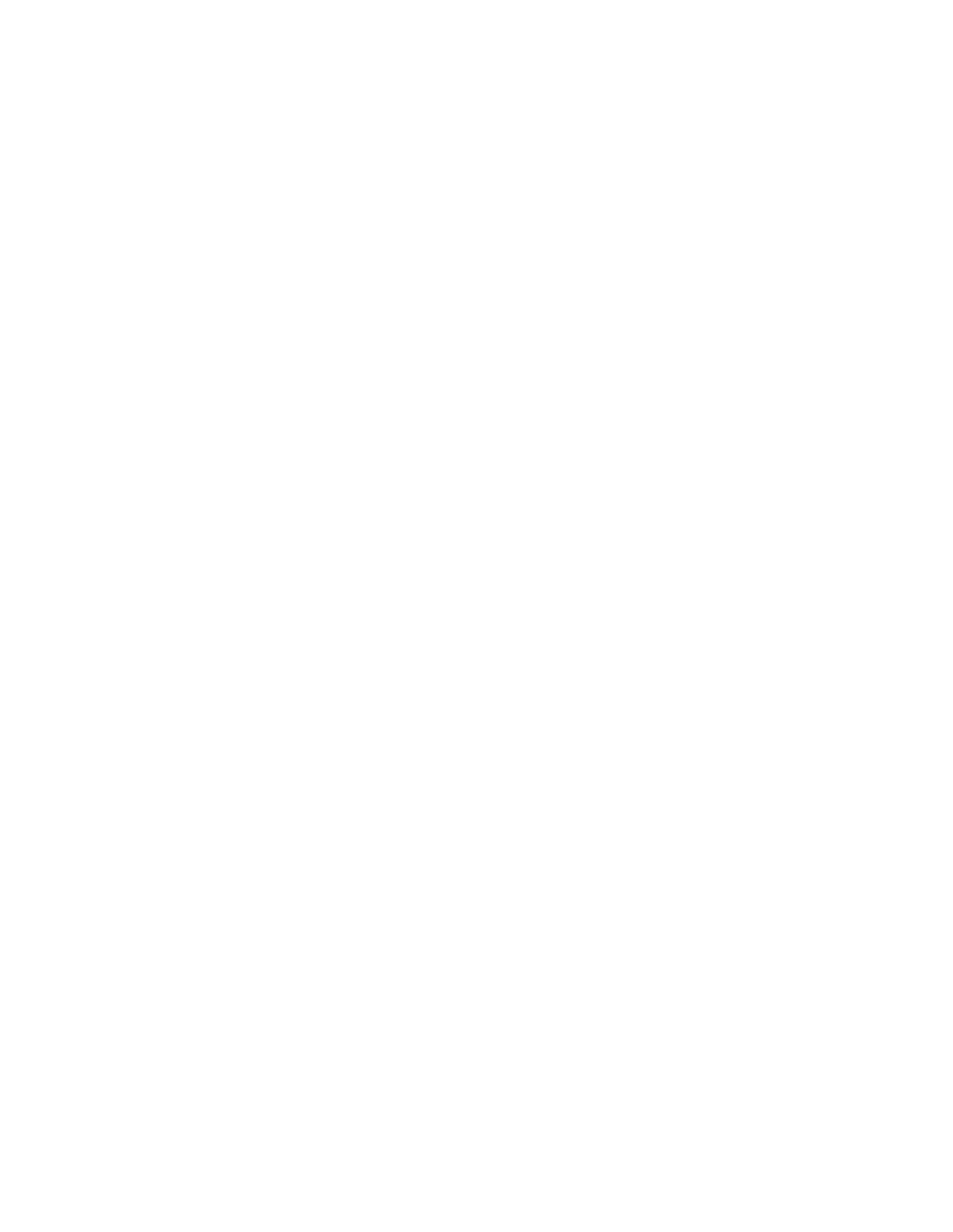## **REVISED ANNEX TO RESOLUTION 7[\\*](#page-2-0)**

## **OBJECTIVES AND FUNCTIONS OF A REGIONAL CENTRE FOR COMBATING POLLUTION BY OIL AND OTHER HARMFUL SUBSTANCES**

### I. - OBJECTIVES

1. To strengthen the capacities of the coastal States in the Mediterranean and to facilitate co-operation among them in order to respond to accidents causing or likely to cause pollution of the sea by oil and other harmful substances, especially in case of emergency in which there is grave and imminent danger to the marine environment or when it can affect human lives.

2. To assist coastal States of the Mediterranean region, which so request in the development of their own national capabilities for response to accidents causing or likely to cause pollution of the sea by oil and other harmful substances, and to facilitate information exchange, technological co-operation and training.

3. A later objective, namely the possibility of initiating operations to combat pollution by oil and eventually by other harmful substances at the regional level, can be considered. This possibility should be submitted for approval by governments after evaluating the results achieved in the fulfillment of the previous two objectives and in the light of financial resources, which could be made available for this purpose.

4. To provide a framework for exchange of information on operational, technical, scientific, legal and financial matters.

#### II. - FUNCTIONS

A. - To collect and disseminate information on:

- i) Competent national authorities responsible for receiving reports of pollution of the sea by oil and other harmful substances and for dealing with matters concerning measures of assistance between Parties;
- ii) Inventories of experts, equipment and installations in each coastal State for response to accidents causing or likely to cause pollution of the sea by oil and other harmful substances, and which might be, under certain conditions, put at the disposal of the State which so requests in case of emergency:
- iii) General information, plans, methods and techniques for combating pollution by oil and other harmful substances in order to assist as far as necessary countries of the region in the preparation of their national contingency plans;
- iv) Mediterranean coastal zones, with a particular attention to the zones which are especially sensitive to pollution by oil and other harmful substances. This information could be used by risk predicting models and for the preparation of environmental sensitivity maps.

<span id="page-2-0"></span> <sup>\*</sup> Resolution 7 with its Annex was adopted by the Conference of Plenipotentiaries in Barcelona in 1976.